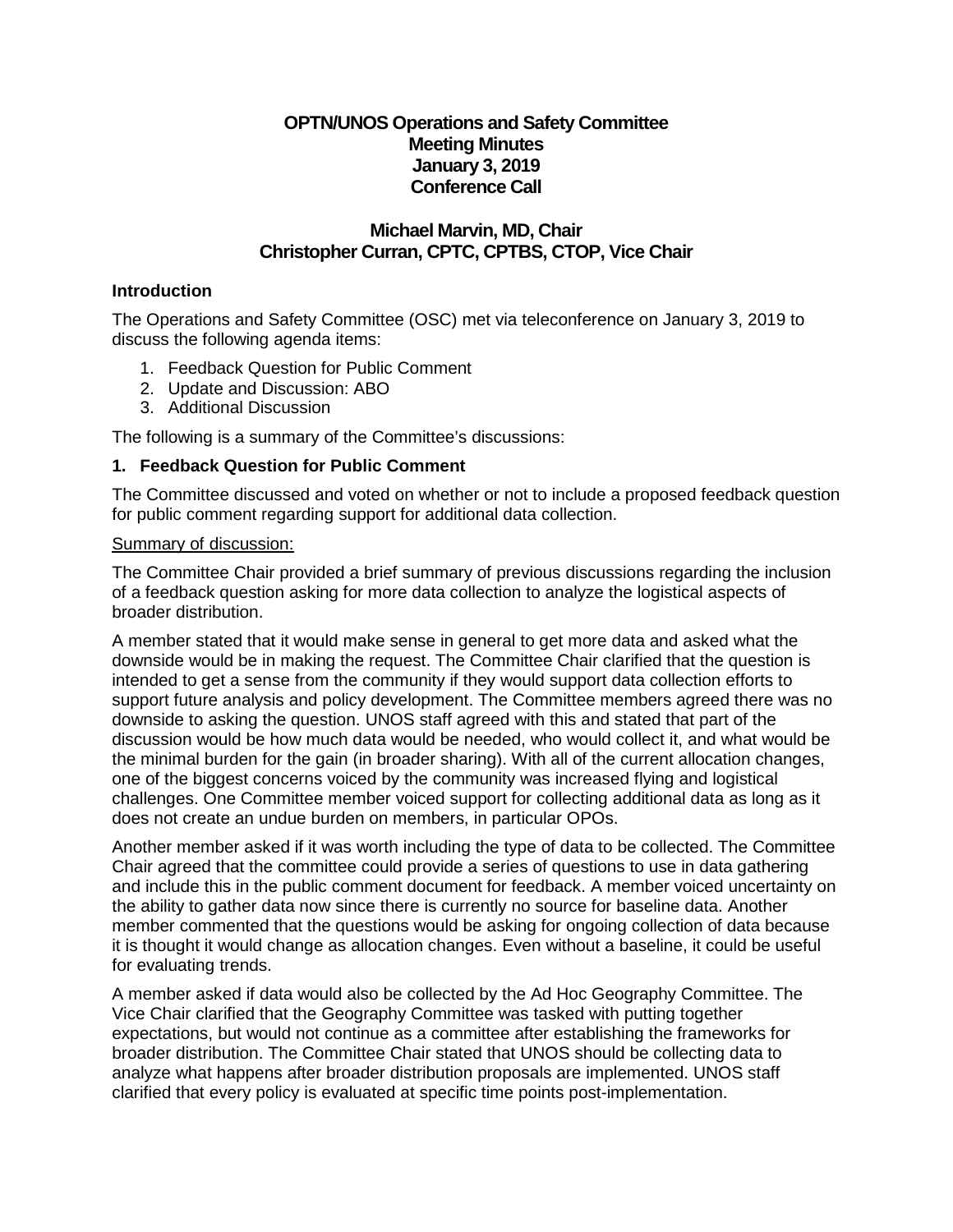One Committee member voiced support and stated that it would make sense to ask the question of whether or not the community feels there is value in collecting this data. The Committee could then use the feedback to determine the logistics for the data collection. The Chair asked members if they supported including the proposed feedback question in the public comment proposal. The members unanimously supported this.

## **2. Update and Discussion: ABO**

UNOS staff provided information about discussions that have occurred since the previous conference call. This included the recent member notification, recent events related to ABO, and a review of the recent member questions around clarification on ABO policies and procedures.

## Summary of discussion:

UNOS staff provided an overview of the notification that was sent to members on November 30, 2018. This communication was a patient safety notice regarding the importance of using pre-red blood cell transfusion blood samples for ABO typing. It was recommended that if such a sample is not available, members should consult with blood bank experts or other experts on the best approach to getting accurate blood type results.

UNOS staff then discussed the increase in member questions about ABO typing that have been received within the last month. Topics included:

- Documentation (when receiving differing blood type results)
- Testing methods
- Additional testing after inconclusive results

The Committee discussed some of these member questions. There were some questions about whether or not there were two genomic results prior to listing (since two ABO results are required). When consulting with the blood center, they questioned the need for a second test, which caused some confusion. The Committee Chair asked what sample was used (buccal swab, blood sample, etc.). The member clarified that a blood sample was used for the genomic testing and there was no blood transfusion. The member commented that when getting inconclusive results, it is not clear what needs to be done. There was a generic response from UNOS which prompted the center to decide on doing two tests. The member noted that when they consulted with the blood center, two tests were not recommended.

The Committee Chair stated that in discussions with the Chair of the Histocompatibility Committee at the recent Board meeting, it was mentioned that HLA labs were capable of doing buccal swabs and that the timeframe for getting results is comparable to other testing. A member stated that their program has used buccal swabs for some of their testing for HLA and it took approximately 4-6 hours to receive results. The Committee Chair asked members if most HLA lab had the capability of using buccal swabs for testing. One member stated that this is dependent on the individual labs capability to perform such testing.

The Committee Chair reminded the members of a previous discussion to consult with subject matter experts, including blood bank experts, as the Committee moves forward with the ABO discussions. A member stated that there is a blood bank pathologist that helped the Committee previously and offered to forward this information to UNOS staff. The Committee Chair agreed to reach out to recommended experts and invite them as consultants to committee meetings.

UNOS staff then provided information on the number of donors that received blood transfusions prior to recovery. Between October 2008 and September 2018, approximately 4,000 out of 88,000 donors received over 10 units of blood before organs were recovered. The data does not provide information about whether or not pre-red blood cells transfusion specimens were available.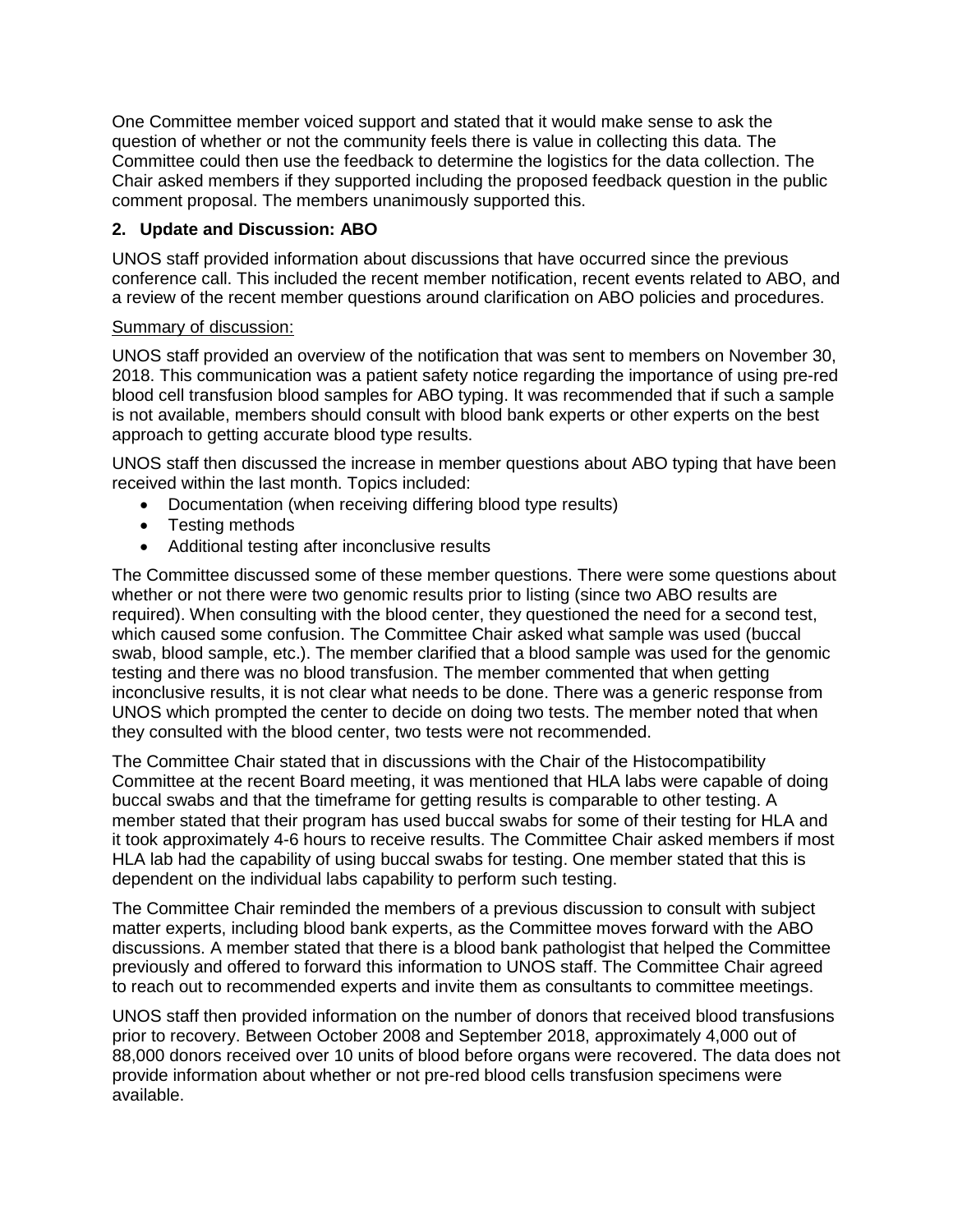UNOS staff provided information about the subtyping guidance which states that any amount of red blood cell transfusion could potentially impact the subtyping results. This might also impact the primary ABO results, although there is currently no guidance directed to primary typing.

UNOS staff provided a review of current OPTN policy, which requires OPOs, recovery hospitals, and transplant hospitals to have and follow protocol when there are conflicting results for primary blood type. The only information currently available is in regards to subtyping, which recommends consulting with the blood bank expert.

UNOS staff provided an overview of previous ABO work done by the Committee. When the Committee worked on the ABO policy changes five years ago, they conducted a detailed Failure Modes and Effects Analysis (FMEA). This resulted in the identification of over 60 failure points. The top 10 failure points were highlighted and shared with members and included "No pretransfusion specimen is available for testing" as the number 5 failure point. At the time, the Committee did not feel that OPOs had a lot of control over this because by the time they take over donor management, blood transfusions may have already been given. One solution that was put forward was to always check with the blood bank on the availability of any pre-red blood cell specimens and use it for blood type testing.

The Committee Chair asked members for their feedback on what they would want to know and what should be done to address ABO issues. A member stated that these instances happen so infrequently that it would be helpful to have some guidance about what should be included in the protocols that the hospitals and programs are expected to develop. The Vice Chair agreed with this and stated that it would be helpful to get input from blood bank experts about additional testing methods that could be introduced. The Committee Chair stated that this could potentially be included in a guidance document.

The Committee discussed the next steps to address the ABO issue. One member agreed with the plan to develop a guidance document. The Committee had previous discussions about this with one of the big problems being the inability to mandate one specific methodology over another. A member noted that it would be helpful, certainly from the OPO perspective, if there could be some guidance on a more accurate methodology.

UNOS staff agreed that guidance and education was a good approach. It will allow the Committee to have a firm foundation about what has changed since some of the policies were developed and implemented. It was suggested that before the next scheduled meeting, the recommended experts should be contacted to see if they would be willing to provide a 15-20 minute presentation. UNOS staff performed a literature search which would be provided to members for their review.

This concluded the agenda discussion items.

## Next Steps:

• Subject matter experts will be invited to participate in future discussions.

## **3. Additional Discussion**

The Committee Chair provided a few project reminders and updates.

#### Summary of discussion:

The Committee Chair reminded members of the projects that have previously been discussed. The first project was to propose streamlining communication between OPOs and transplant programs. The hope is that this project can be continued through the IT Customer Advocacy pathway since it is not a policy project.